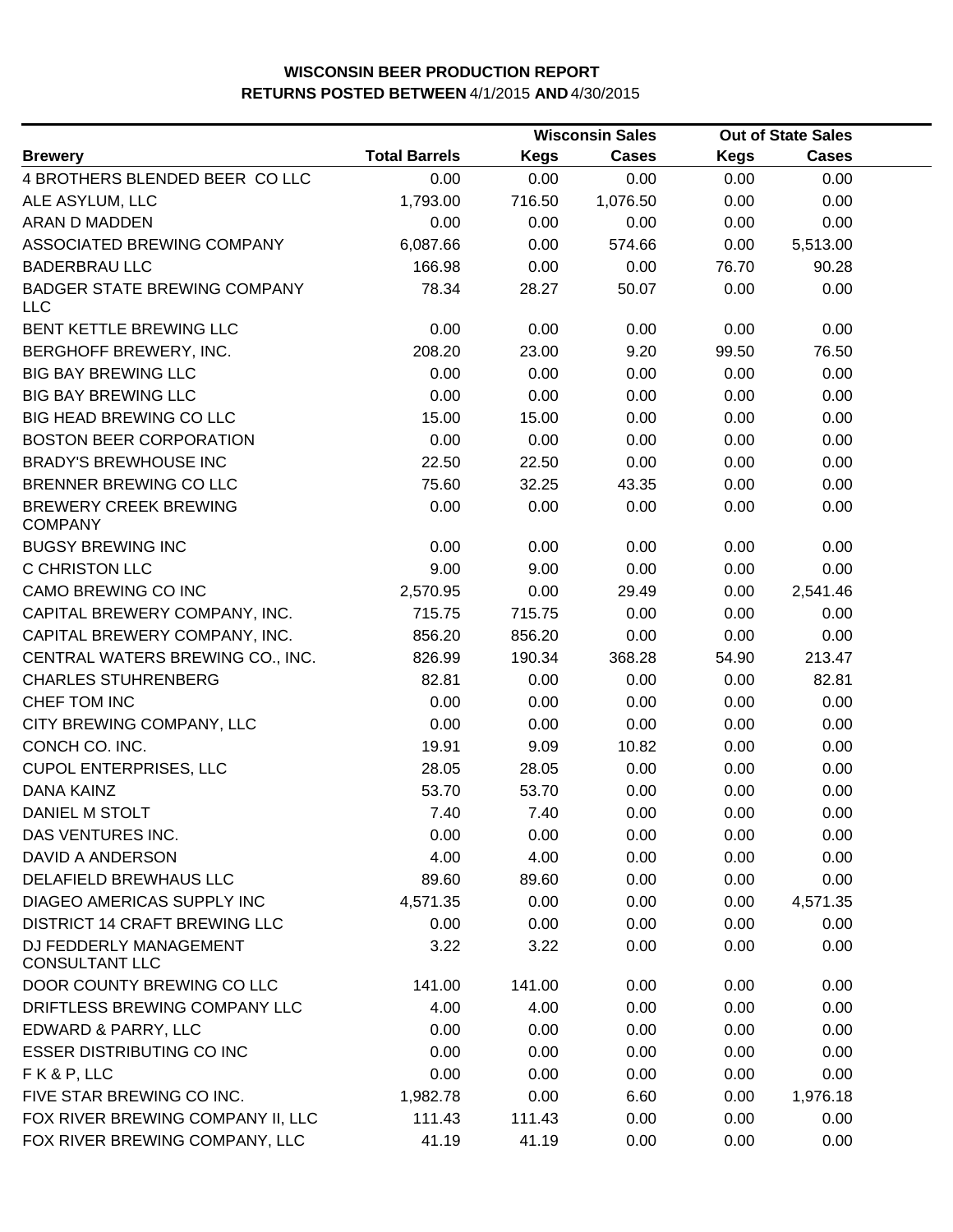|                                                         |                      |             | <b>Wisconsin Sales</b> |             | <b>Out of State Sales</b> |  |  |
|---------------------------------------------------------|----------------------|-------------|------------------------|-------------|---------------------------|--|--|
| <b>Brewery</b>                                          | <b>Total Barrels</b> | <b>Kegs</b> | <b>Cases</b>           | <b>Kegs</b> | <b>Cases</b>              |  |  |
| FRANKENMUTH BREWING COMPANY                             | 146.40               | 0.00        | 0.00                   | 0.00        | 146.40                    |  |  |
| <b>FRESAR INC</b>                                       | 1.94                 | 1.94        | 0.00                   | 0.00        | 0.00                      |  |  |
| <b>GD II LLC</b>                                        | 88.29                | 88.29       | 0.00                   | 0.00        | 0.00                      |  |  |
| GD3 LLC                                                 | 210.40               | 210.40      | 0.00                   | 0.00        | 0.00                      |  |  |
| GD4, LLC                                                | 110.00               | 110.00      | 0.00                   | 0.00        | 0.00                      |  |  |
| GJS SALES, INC.                                         | 29.23                | 24.00       | 5.23                   | 0.00        | 0.00                      |  |  |
| GJS SALES, INC.                                         | 122.48               | 0.00        | 122.48                 | 0.00        | 0.00                      |  |  |
| <b>GRANITE CITY RESTAURANT</b><br><b>OPERATIONS INC</b> | 16.77                | 16.77       | 0.00                   | 0.00        | 0.00                      |  |  |
| <b>GRANT PAULY</b>                                      | 143.10               | 75.20       | 42.31                  | 25.59       | 0.00                      |  |  |
| <b>GRAY BREWING CO.</b>                                 | 127.27               | 64.49       | 31.55                  | 11.34       | 19.89                     |  |  |
| <b>GREEN BAY BREWING COMPANY</b>                        | 348.18               | 96.24       | 162.38                 | 33.26       | 56.30                     |  |  |
| <b>GREENVIEW BREWING LLC</b>                            | 1.90                 | 0.84        | 1.06                   | 0.00        | 0.00                      |  |  |
| <b>GREGORY A HARRIS</b>                                 | 49.36                | 44.57       | 4.79                   | 0.00        | 0.00                      |  |  |
| <b>GREGORY S HARDMAN</b>                                | 0.00                 | 0.00        | 0.00                   | 0.00        | 0.00                      |  |  |
| <b>GUY R LILJA</b>                                      | 0.00                 | 0.00        | 0.00                   | 0.00        | 0.00                      |  |  |
| <b>GWBC LLC</b>                                         | 80.13                | 0.00        | 0.00                   | 0.00        | 80.13                     |  |  |
| HORNELL BREWING CO INC                                  | 11,039.38            | 0.00        | 7.96                   | 0.00        | 11,031.42                 |  |  |
| HORNY GOAT BREWING CO.                                  | 26.50                | 26.50       | 0.00                   | 0.00        | 0.00                      |  |  |
| HOUSE OF BREWS LLC                                      | 99.07                | 90.27       | 8.80                   | 0.00        | 0.00                      |  |  |
| HYDRO STREET BREWING COMPANY<br><b>LLC</b>              | 6.26                 | 6.26        | 0.00                   | 0.00        | 0.00                      |  |  |
| JACOB LEINENKUGEL BREWING CO.,<br><b>LLC</b>            | 30,390.09            | 845.47      | 17,927.95              | 1,113.36    | 10,503.31                 |  |  |
| <b>JAMES M KENNEDY</b>                                  | 6.36                 | 6.36        | 0.00                   | 0.00        | 0.00                      |  |  |
| <b>JEAN M LANE</b>                                      | 13.71                | 13.71       | 0.00                   | 0.00        | 0.00                      |  |  |
| KARBEN4 BREWING LLC                                     | 476.70               | 333.50      | 143.20                 | 0.00        | 0.00                      |  |  |
| KATCHEVER & CO LLC                                      | 258.57               | 137.00      | 121.57                 | 0.00        | 0.00                      |  |  |
| <b>KUL BREWING LLC</b>                                  | 970.65               | 0.00        | 970.65                 | 0.00        | 0.00                      |  |  |
| LAKEFRONT BREWERY, INC.                                 | 3,509.02             | 1,241.55    | 1,514.66               | 106.32      | 646.49                    |  |  |
| LAZY MONK BREWING LLC                                   | 32.14                | 18.69       | 13.45                  | 0.00        | 0.00                      |  |  |
| LEACH GOLF PROPERTIES, INC.                             | 0.00                 | 0.00        | 0.00                   | 0.00        | 0.00                      |  |  |
| <b>LESLIE ERB</b>                                       | 3.00                 | 3.00        | 0.00                   | 0.00        | 0.00                      |  |  |
| <b>LEVI FUNK</b>                                        | 0.00                 | 0.00        | 0.00                   | 0.00        | 0.00                      |  |  |
| LHM BREWPUB, LLC                                        | 22.26                | 22.26       | 0.00                   | 0.00        | 0.00                      |  |  |
| LUCETTE BREWING COMPANY LLC                             | 126.90               | 58.56       | 47.71                  | 12.50       | 8.13                      |  |  |
| MARK ANTHONY BREWING INC                                | 62,432.58            | 0.00        | 13,237.65              | 0.00        | 49,194.93                 |  |  |
| <b>MARK RIGGLE</b>                                      | 0.00                 | $-0.83$     | $-0.07$                | 0.83        | 0.07                      |  |  |
| <b>MATTHEW J GEARY</b>                                  | 19.63                | 16.57       | 3.06                   | 0.00        | 0.00                      |  |  |
| MELANIE BREWERY CO INC                                  | 0.00                 | 0.00        | 0.00                   | 0.00        | 0.00                      |  |  |
| MELMS BREWING COMPANY INC                               | 1.00                 | 1.00        | 0.00                   | 0.00        | 0.00                      |  |  |
| MILLER BREWING INTERNATIONAL,<br>INC.                   | 0.00                 | 0.00        | 0.00                   | 0.00        | 0.00                      |  |  |
| MILLERCOORS LLC                                         | 2,531.85             | 1,393.83    | 766.02                 | 372.00      | 0.00                      |  |  |
| MILLERCOORS LLC                                         | 620,866.93           | 17,080.78   | 124,229.68             | 54,293.02   | 425,263.45                |  |  |
| MILWAUKEE BREWING COMPANY                               | 691.65               | 181.25      | 343.02                 | 25.75       | 141.63                    |  |  |
| MILWAUKEE BREWING COMPANY                               | 25.80                | 25.80       | 0.00                   | 0.00        | 0.00                      |  |  |
|                                                         |                      |             |                        |             |                           |  |  |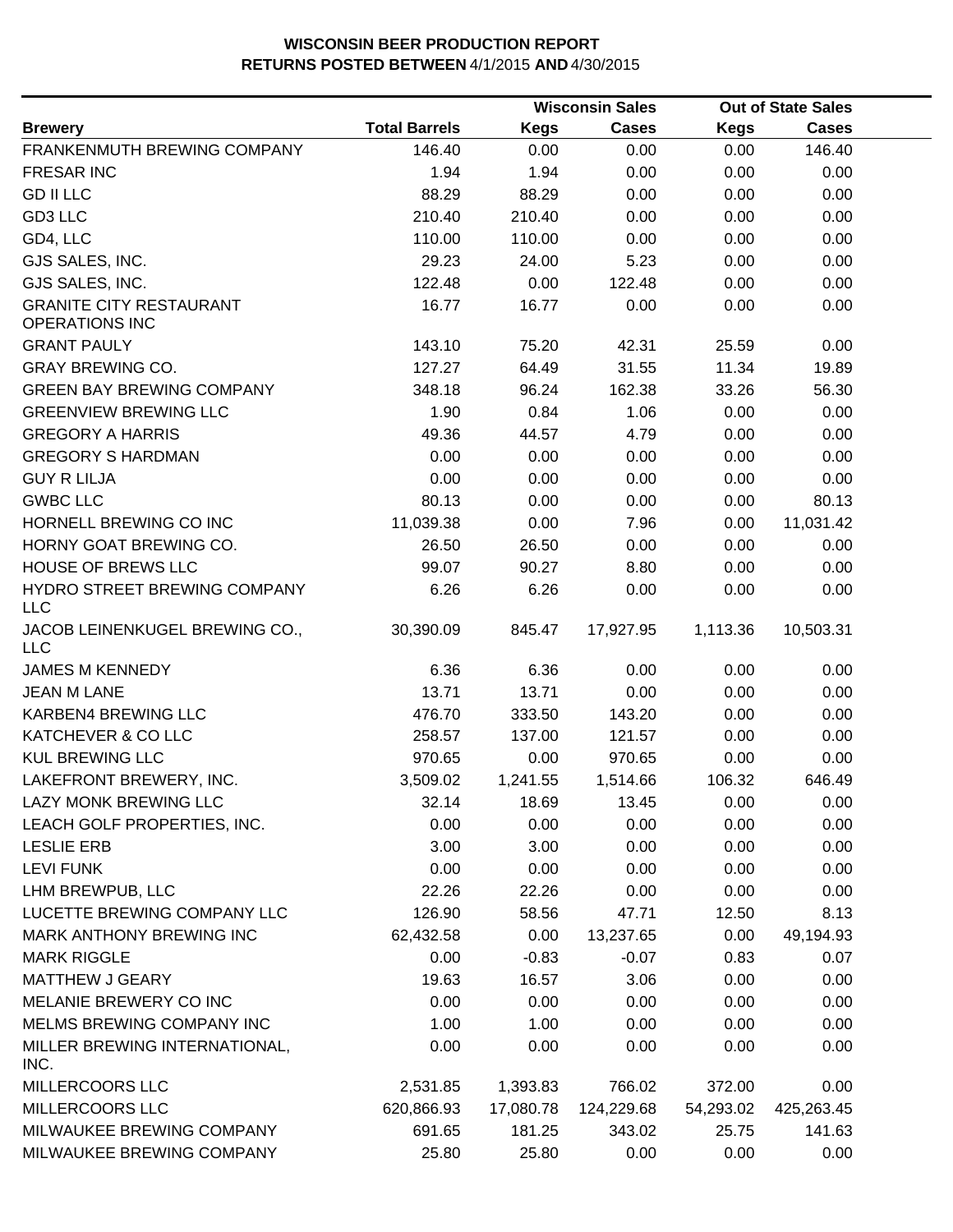|                                            | <b>Wisconsin Sales</b> |             |              | <b>Out of State Sales</b> |              |  |
|--------------------------------------------|------------------------|-------------|--------------|---------------------------|--------------|--|
| <b>Brewery</b>                             | <b>Total Barrels</b>   | <b>Kegs</b> | <b>Cases</b> | <b>Kegs</b>               | <b>Cases</b> |  |
| MILWAUKEE PREMIUM BREWING CO<br><b>LLC</b> | 3,164.26               | 0.00        | 1,633.28     | 0.00                      | 1,530.98     |  |
| MINOCQUA BREWING CO INC                    | 41.00                  | 41.00       | 0.00         | 0.00                      | 0.00         |  |
| MOBCRAFT BEER LLC                          | 24.80                  | 14.75       | 8.13         | 0.50                      | 1.42         |  |
| MOOSEJAW PIZZA & BREWING CO LLC            | 87.40                  | 77.26       | 10.14        | 0.00                      | 0.00         |  |
| MOUNTAIN CREST SRL LLC                     | 8,930.19               | 36.99       | 1,150.57     | 36.84                     | 7,705.79     |  |
| MUSTANG BREWING COMPANY, LLC               | 250.40                 | 0.00        | 250.40       | 0.00                      | 0.00         |  |
| NEW GLARUS BREWING COMPANY                 | 13,432.13              | 4,621.75    | 8,810.38     | 0.00                      | 0.00         |  |
| NEW GLARUS BREWING COMPANY                 | 353.61                 | 84.75       | 268.86       | 0.00                      | 0.00         |  |
| NEXT DOOR BREWING LLC                      | 41.23                  | 41.23       | 0.00         | 0.00                      | 0.00         |  |
| NORTHWOODS BREWING CORP LLC                | 52.50                  | 52.50       | 0.00         | 0.00                      | 0.00         |  |
| O'SO BREWING COMPANY                       | 420.19                 | 230.03      | 166.88       | 12.83                     | 10.45        |  |
| OLIPHANT BREWING LLC                       | 12.15                  | 12.15       | 0.00         | 0.00                      | 0.00         |  |
| PETER H GENTRY                             | 13.00                  | 13.00       | 0.00         | 0.00                      | 0.00         |  |
| PETER PETERSON JR                          | 6.00                   | 6.00        | 0.00         | 0.00                      | 0.00         |  |
| PHUSION PROJECTS LLC                       | 25,238.73              | 0.00        | 1,248.07     | 0.00                      | 23,990.66    |  |
| PIGEON RIVER BREWING LLC                   | 10.49                  | 10.49       | 0.00         | 0.00                      | 0.00         |  |
| PITCHFORK BREWING LLC                      | 65.59                  | 65.59       | 0.00         | 0.00                      | 0.00         |  |
| PORT HURON BREWING COMPANY,<br><b>LLC</b>  | 46.44                  | 18.50       | 27.94        | 0.00                      | 0.00         |  |
| POTOSI BREWING COMPANY                     | 0.00                   | 0.00        | 0.00         | 0.00                      | 0.00         |  |
| POTOSI BREWING COMPANY                     | 0.00                   | 0.00        | 0.00         | 0.00                      | 0.00         |  |
| RAIL HOUSE PROPERTIES LLC                  | 28.00                  | 28.00       | 0.00         | 0.00                      | 0.00         |  |
| RANDOLPH OSKEY                             | 3.55                   | 3.55        | 0.00         | 0.00                      | 0.00         |  |
| RANDYS FUN HUNTERS BREWERY INC             | 13.00                  | 13.00       | 0.00         | 0.00                      | 0.00         |  |
| RED CEDAR BREWING LLC                      | 11.40                  | 11.40       | 0.00         | 0.00                      | 0.00         |  |
| RED EYE BREWING COMPANY LLC                | 42.70                  | 42.70       | 0.00         | 0.00                      | 0.00         |  |
| REGAL BRAU BREWING COMPANY LLC             | 12,519.66              | 0.00        | 290.19       | 0.00                      | 12,229.47    |  |
| RHINELANDER BREWING CO LLC                 | 1,815.71               | 6.25        | 74.82        | 4.00                      | 1,730.64     |  |
| RICHARD JOSEPH                             | 20.30                  | 12.60       | 7.70         | 0.00                      | 0.00         |  |
| ROBERT A LARSON                            | 297.27                 | 65.50       | 108.27       | 43.50                     | 80.00        |  |
| RUSH RIVER BREWING LLC                     | 269.04                 | 44.18       | 43.57        | 77.64                     | 103.65       |  |
| <b>RUSTIC VENTURES LLC</b>                 | 16.29                  | 16.29       | 0.00         | 0.00                      | 0.00         |  |
| SAND CREEK BREWING CO LLC                  | 367.72                 | 108.11      | 252.79       | 0.50                      | 6.32         |  |
| SILVER CREEK BREWING COMPANY               | 12.75                  | 12.75       | 0.00         | 0.00                      | 0.00         |  |
| SLEEMAN BREWING COMPANY USA<br><b>INC</b>  | 41,284.45              | 6,713.02    | 21,669.90    | 6,237.10                  | 6,664.43     |  |
| <b>SLOCUM LLC</b>                          | 41.90                  | 41.90       | 0.00         | 0.00                      | 0.00         |  |
| SOUTH SHORE BREWERY, INC.                  | 60.60                  | 36.30       | 9.05         | 9.50                      | 5.75         |  |
| SOUTH SHORE BREWERY, INC.                  | 0.00                   | 0.00        | 0.00         | 0.00                      | 0.00         |  |
| SPB LLC                                    | 3,317.81               | 911.50      | 1,440.00     | 340.50                    | 625.81       |  |
| SPRECHER BREWING COMPANY, INC.             | 1,506.41               | 324.44      | 355.54       | 84.70                     | 741.73       |  |
| STARBOARD BREWING COMPANY LLC              | 7.00                   | 7.00        | 0.00         | 0.00                      | 0.00         |  |
| STONE CELLAR BREWPUB, INC.                 | 123.27                 | 53.68       | 69.59        | 0.00                      | 0.00         |  |
| THE BRONX BREWERY, LLC                     | 262.45                 | 0.00        | 0.00         | 216.00                    | 46.45        |  |
| THE ENLIGHTENED IMBIBER LLC                | 3.17                   | 3.17        | 0.00         | 0.00                      | 0.00         |  |
| THE FRESH FROM CALIFORNIA FAMILY           | 0.00                   | 0.00        | 0.00         | 0.00                      | 0.00         |  |